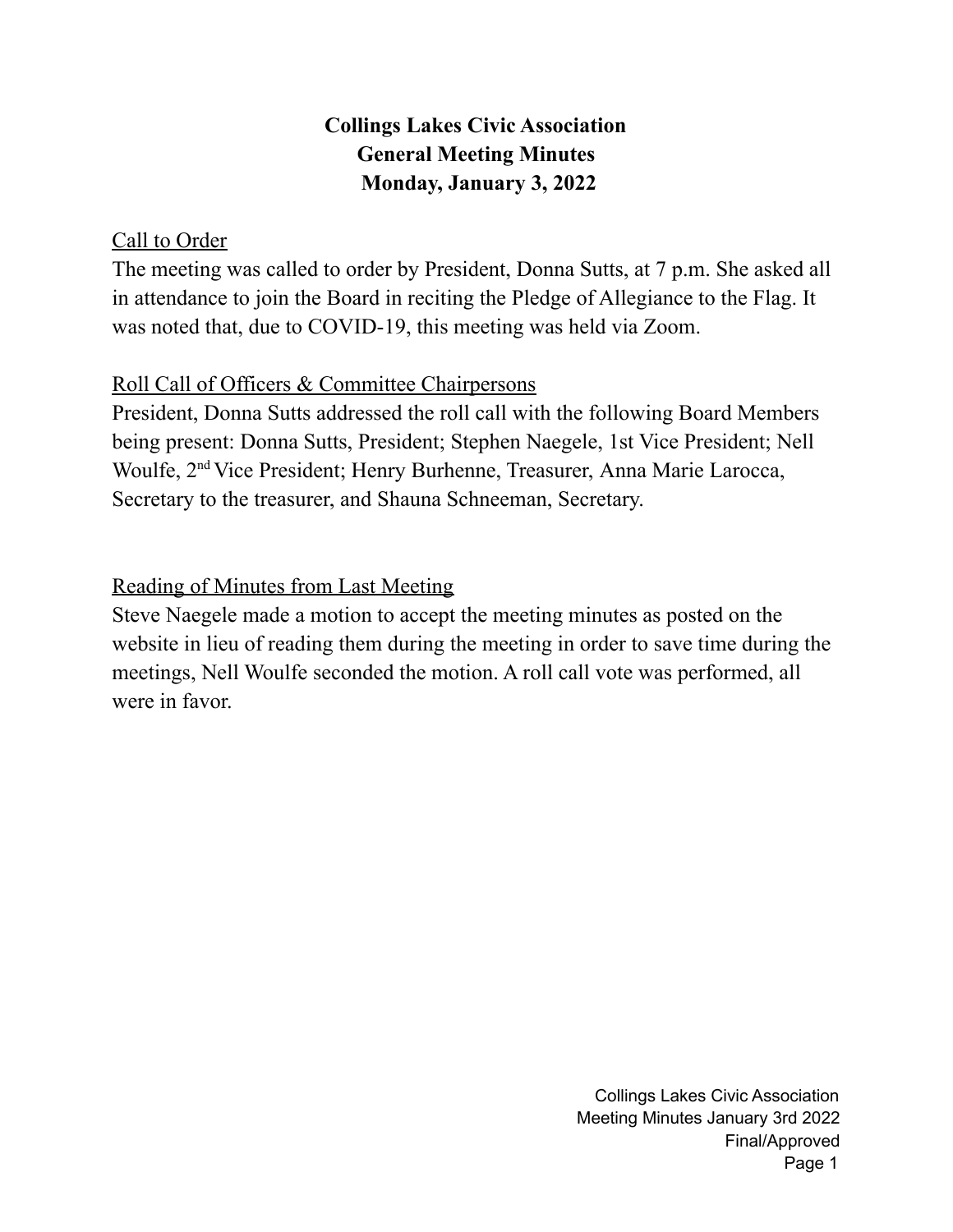## Accounts Receivable Report

The Accounts Receivable Report was presented by Donna Sutts who stated, through December 2021, the reports are as follows:

| Late Fees                  | \$3,984.63  |
|----------------------------|-------------|
| Legal Fees Collected       | \$12,940.36 |
| New Resident Set-Up<br>Fee | \$450.00    |
| Tier 2 Association Fee     | \$23,549.84 |
| Tier 3 Association Fee     | \$3812.36   |
| Tier 1 Association Fee     | \$5,761.83  |
| Tier 1 Dam Fee             | \$22,796.43 |
| Tier 2 Dam Fee             | \$88,427.14 |
| Tier 3 Dam Fee             | \$7,636.41  |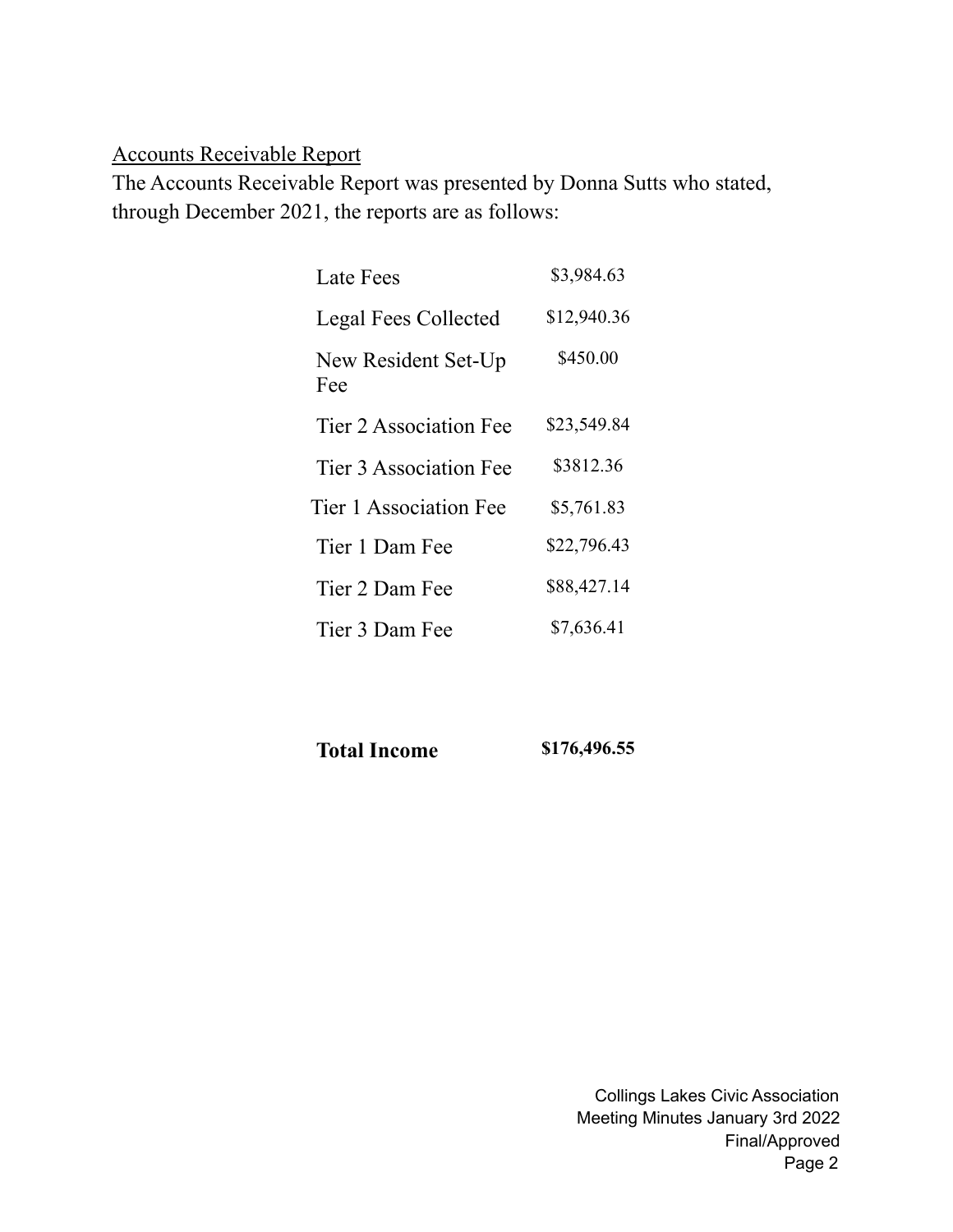## Treasurer's Report/ Bills for Approval

Donna read the report for this month. Donna stated that the following bills were paid during the month of December 2021:

| Lynn Venzeiale |              | *Bookkeeping                |  |
|----------------|--------------|-----------------------------|--|
| Hill Wallack   | \$15,861.04  | Legal Fees                  |  |
|                |              |                             |  |
| Lynn Veneziale | \$50.67      | Reimbursement for Envelopes |  |
| RD Zeuili      | $***$        | **Deposit                   |  |
|                |              |                             |  |
| Zoom           | \$15.98      | Zoom Meeting                |  |
|                | <b>Total</b> | \$15,927.69                 |  |

\*\$500 was paid to Lynn [Veneziale](mailto:lynnv@collingslakes.org) For her bookkeeping services through the day she resigned, this amount was returned by Lynn as she noted in a letter to the board that she felt she didn't complete enough of her responsibilities to be compensated for her time.

\*\*The \$300,000 deposit to the contractor RD Zeuli was approved and reported for December 2021, but was actually paid out in December so this amount will not show on another report. This was provided as a November expense already but noted at this meeting as it was paid for in December.

-Additionally a \$.58 stamp was recorded as an expense that Nell Woulfe paid for, however she offered to make that as a donation to the board as she did not want to be reimburse for \$.58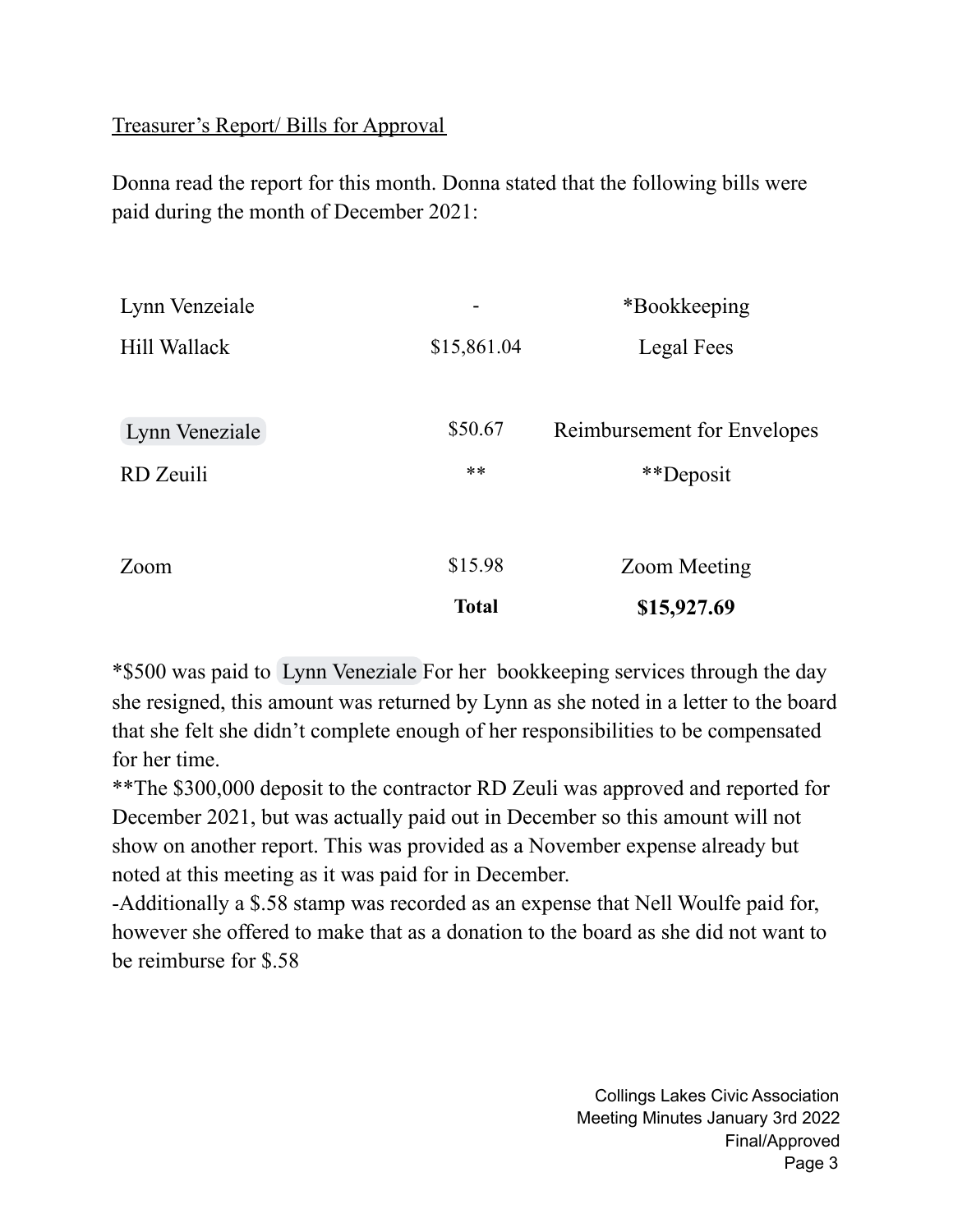Donna also presented the Treasurer's Report through December 2021. The account balances were as follows:

| Total                     | \$461,419.35 |
|---------------------------|--------------|
| Games of<br>Chance        | \$2,752.05   |
| Money Market              | \$80,119.12  |
| Dams                      | \$203,792.59 |
| Checking<br>(LibertyBell) | \$173,271.57 |
| Petty Cash                | \$1,484.02   |

At this time Donna provided an update to the public providing the board members roles as voted on in the reorganization meeting that took place publicly via zoom just before the regular monthly meeting. Donna notes she was thankful that the board was able to handle the roles that were left vacant for the month of December by taking on responsibilities of treasurer and secretary to the treasurer. Going forward Anna Marie will be taking on the role of secretary to the treasurer position which will be taking on most of the responsibilities previously handled by Lynn.

It was then discussed what the check responsibilities would be. Shauna came on to discuss her understanding was the accounts receivable person was to obtain the mail and make the copies of the checks then distribute the checks to the treasurer, Henry, and the copies to the secretary to the treasurer Anna Marie. Shauna then went onto discuss the details of the responsibilities within those roles in summary to provide Henry and Annamarie a little more insight into what their roles will be that they will be learning.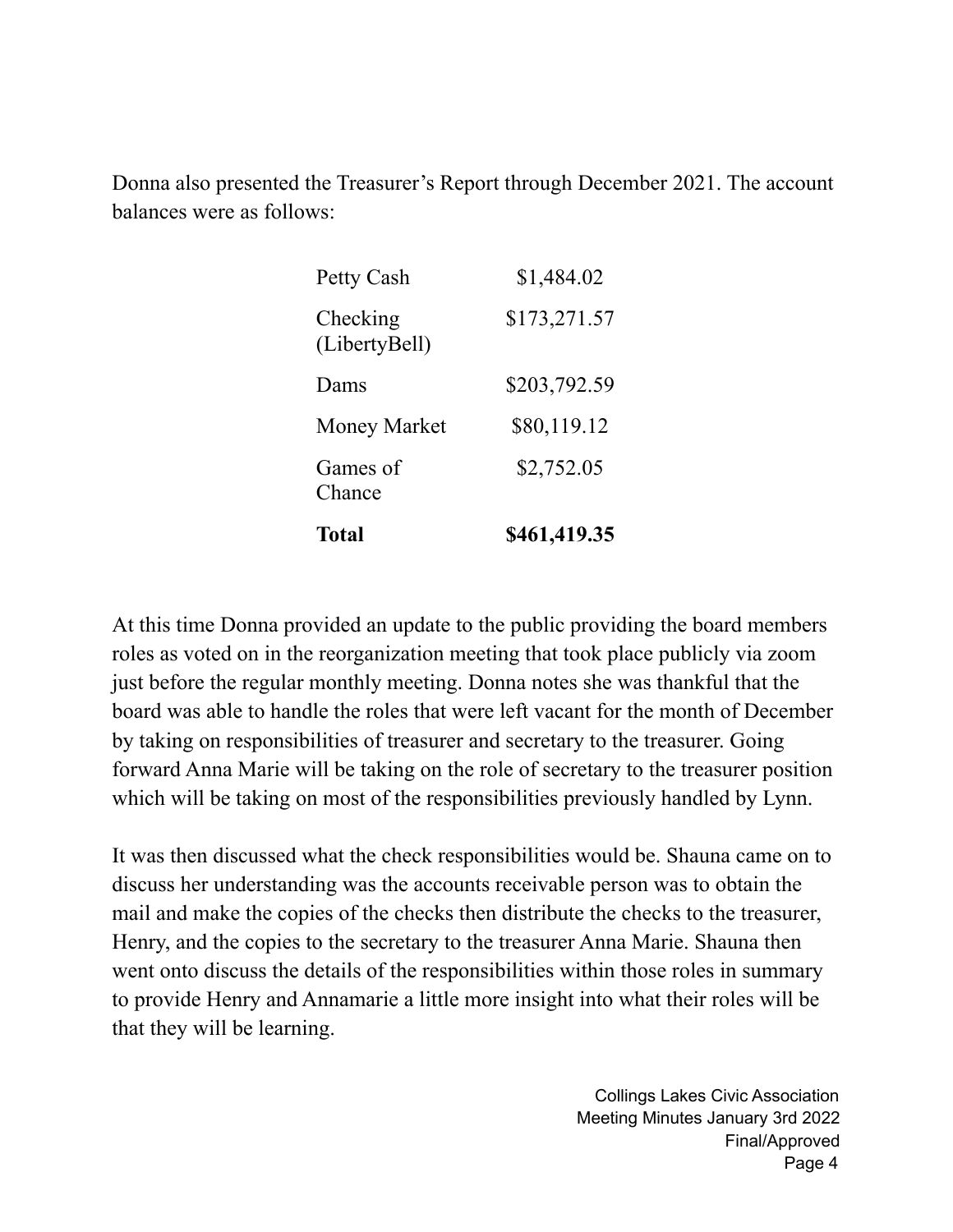A discussion came on regarding the procedure. All were in agreement that it will be discussed what will be easiest, most convenient and most transparent.

Donna came on to say she was happy that multiple people would be cross trained in positions in case a position needs to be filled on an emergency basis. As well as create wonderful checks and balances.

\*It can be noted that in email conversation after the meeting when the board had time to digest this information that Anna marie offered to pick up the mail and make the copies and distribute them as part of her responsibilities to make the process faster so residents don't see a longer delay in their checks being deposited which was an issue that was coming up with the previous process.

Donna asked if there were any bills up for approval. Shauna provided that the law office submitted a bill to us for \$13,298.01. Donna performed a roll call vote and all were in favor.

### Dams Update

Engineer Beth Grasso emailed the board during the meeting that she was unable to enter the zoom, secretary Shauna tried to work with her to get her into the meeting to give a report, but she was still unable to get into the meeting.

Beth did provide an update via email to provide to our residents. She presented as follows:

Dams Safety Permit is pending. DEP was targeting the end of year for their review. Beth is following up on the status of that as of 1/3/22.

Pinelands Permit comment letter was received 12/22/21. She is in the process of revising the plans to resubmit.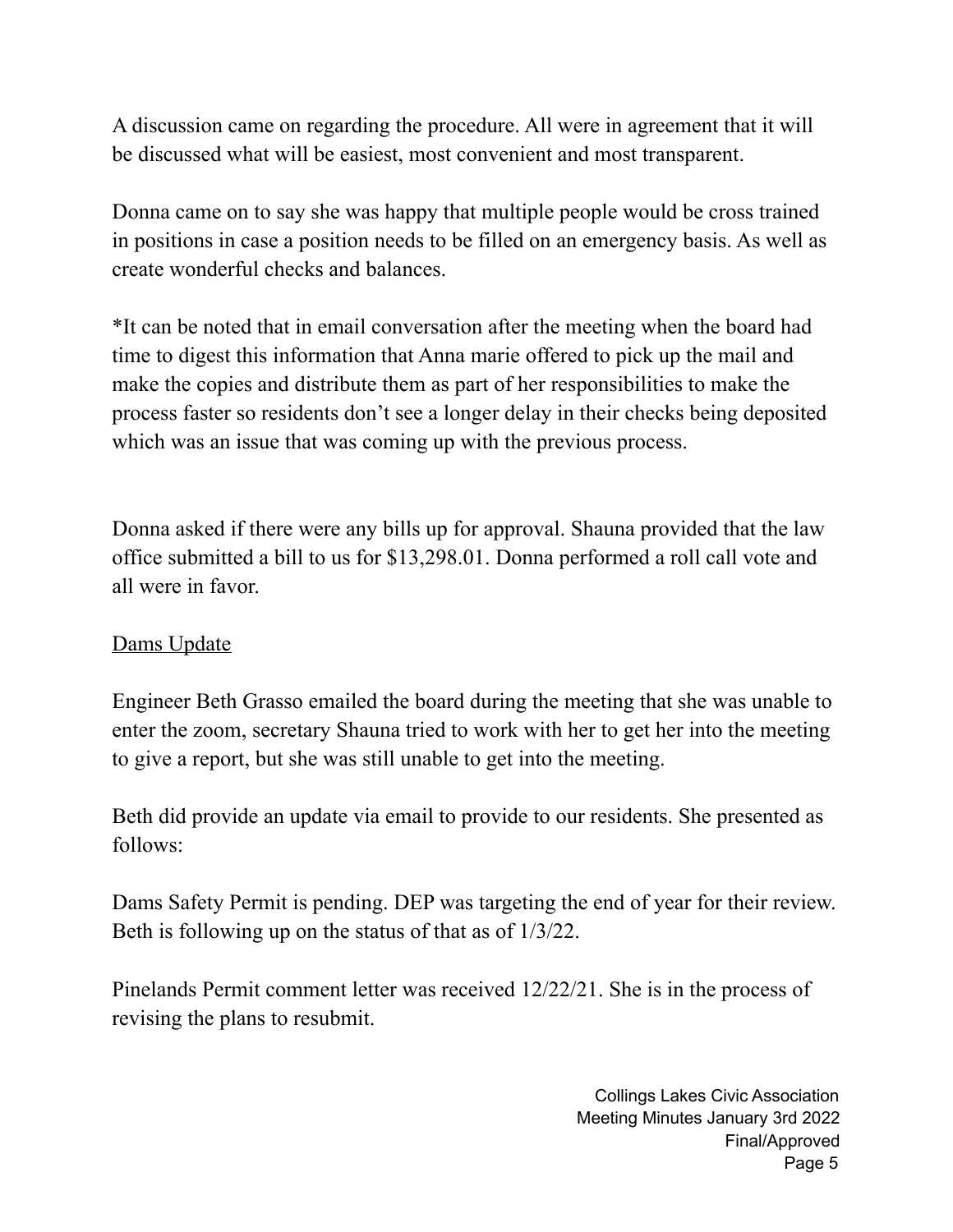Construction Submittals: Currently 4 shop drawings are under review that were submitted by Steve Zeuli

We also received an update from Steve via email who let us know that they are in the approval process however they have placed the orders for the long lead items and are awaiting delivery schedules of those items. He notes that based on anticipated schedules he expects to begin the layout and mobilization by the end of the month.

At this time it was discussed that we will do an update with this information on our website and social media pages to keep residents informed. We also discussed getting more residents signed up for our newsletter so we can send out more updates. Shauna volunteered to create a social media post again like the one in the fall to get more residents signed up.

henry [burhenne](mailto:hburhenne@gmail.com) noted he was happy with putting the information up on the website for transparency. Anna Marie and Nell also discussed putting up a sign at first beach to let residents know to sign up for the newsletter to be more informed.

## Committee Reports

## Grounds

Shauna [Schneeman](mailto:shaunas@collingslakes.org) noted she did reach out to RAC and expected a clean up on second beach within a few weeks since her email in early December. She plans to reach out to them because there was no update provided on the timeline of this.

Nell also asked about the basketball light. Shauna noted that there was an email from Tom Veneziale who was previously responsible for this project. He noted that there would be some movement in the fall regarding this project from those he spoke with to get it fixed. Shauna asked if anyone was willing to lead this project.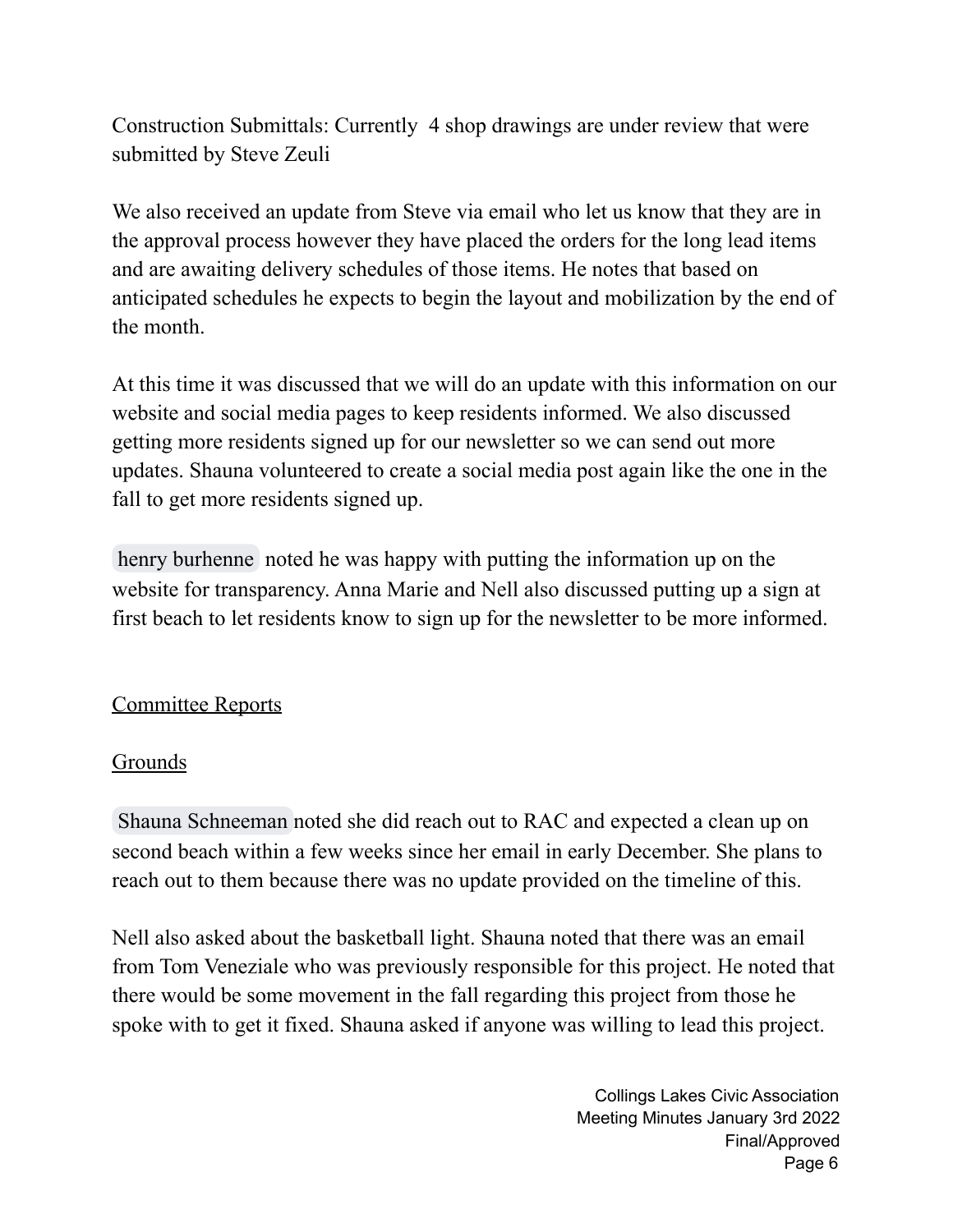Donna suggested she would ask Tom to stay involved with this project. However this is something we will discuss again in the spring.

#### Welcoming Committee

Katherine noted that her last new resident list was from March of 2021. Donna let Katherine know that with Covid cases as they are we will revisit this subject in March when the weather breaks and Covid cases are lower.

#### Fundraising/Elections

Nothing to report on this.

### President's Report

Donna thanked everyone for their participation. She noted that she feels strongly about the board being transparent. She hopes residents who have questions reach out to their tier representative. She apologized to the public that residents may be emailing Lynn's email as she has resigned and her email is no longer valid. She notes that if you have questions you can email Shauna or Donna and they can forward your questions to the correct department.

Donna did ask the board their thoughts on a general box that can be used for questions so we don't find ourselves in a similar situation in the future. Shauna noted that the [collingslakes@collingslakes.org](mailto:collingslakes@collingslakes.org) can be used for this reason. Also the contact form on our website does forward to the entire board so the correct tier rep can respond.

Nell wanted to discuss the real estate contact going forward for dues letters. Anna Marie offered to take on that responsibility. Shauna noted that an email template has been put into place for this letter.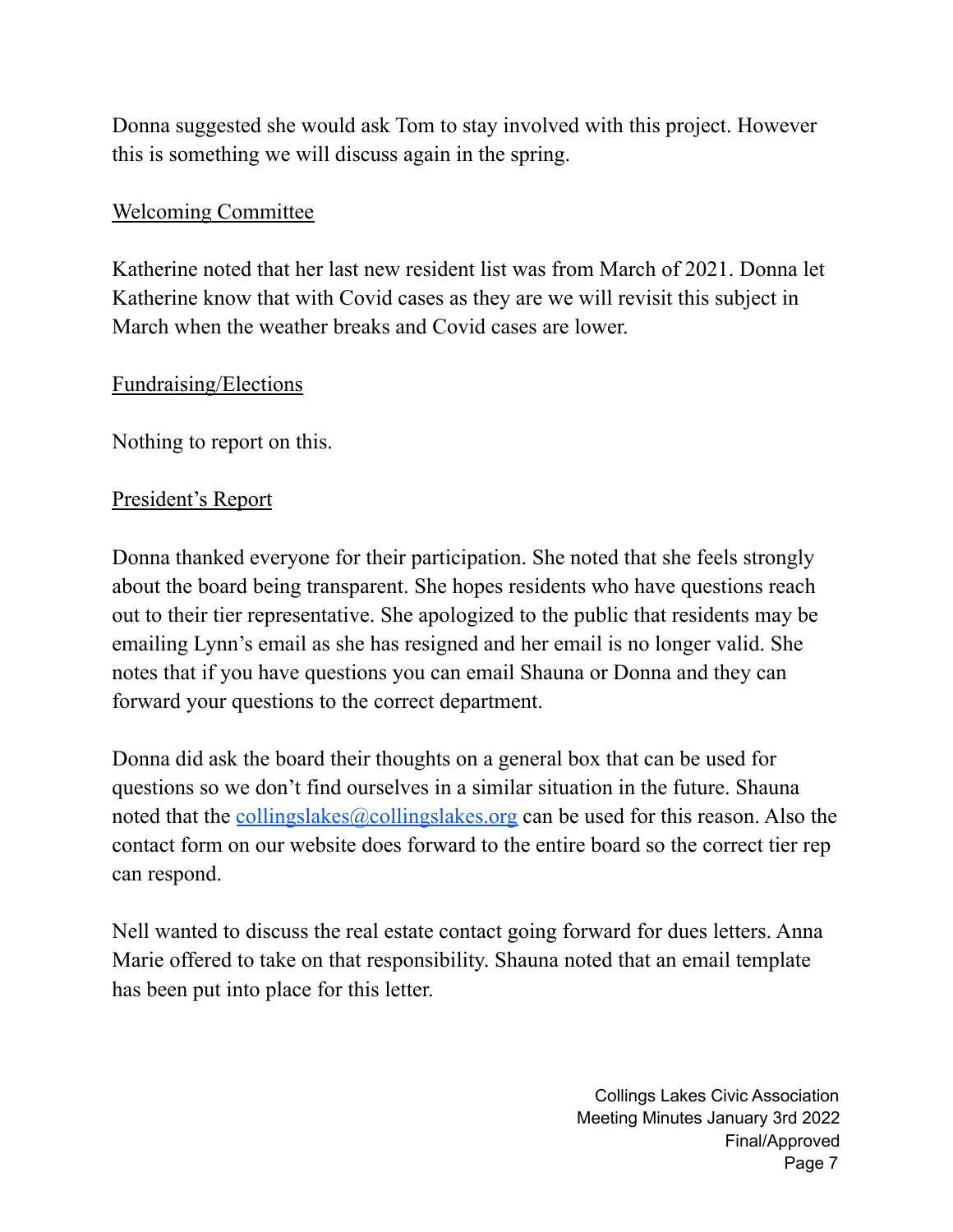Donna noted that she preferred a more general box for this so this responsibility doesn't fall onto one person. Shauna suggested that we use another contact form on the website like our contact form with more specific information to direct a title or agent to make the request. This form would alert both Shauna and Annamarie of the request so it can be handled in a timely manner. Nell noted that she didn't agree she felt that a single contact would be better. Shauna reiterated that it would not be beneficial for this responsibility to fall on one volunteer and that the idea of having two people involved in this task would allow for a more timely production of the dues letter for the real estate agents and their teams. Donna also explained it would only be one email or request. Annamarie also provided that she would be primary and shauna would be secondary. All were in agreement.

## Old Business

It was suggested that the previous discussion would be considered the old business that needed to be addressed.

## New Business

Donna provided that there is only 1 Tier 2 representative at this time since Nick Ninfa resigned and did not wish to be a part of the election or the board for 2022. Donna did note that when ballots were provided there was a write in given however the write in was disqualified because the resident already used their ballot to vote for Nick for both their votes meaning the write in became too many votes for their household. Donna also let us know that it wasn't an obvious write in as she believed this was a resident writing their own name in to note who was voting. Donna noted that if someone was interested in the position that they were writing in that they should reach out to the board so it can be nominated and discussed. Donna opened this up to the public to inform us if anyone is interested.

Shauna came on to nominate George Protopapas. He was not on the call so it was discussed to do an interview with him that would be set up.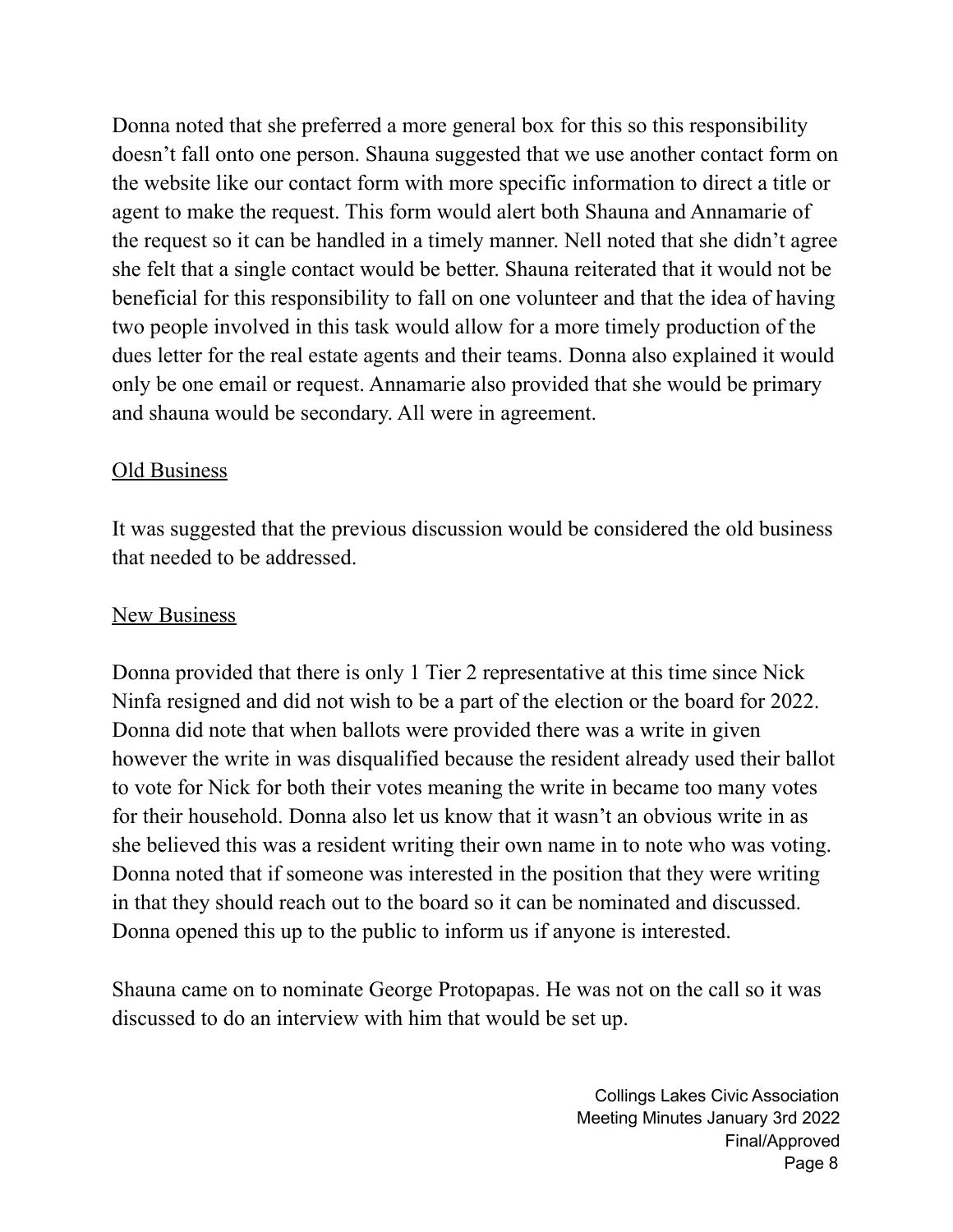Donna asked the public again if anyone on the call had someone willing to volunteer.

## Trustee Reports

- Stephen Naegele -nothing to report. He did let Henry know at this time he would get him set up with the supplies from Nick. He noted Nick was happy to work with us in this transition. He also noted that he will be able to get the emails functioning as well as the website updates of our roles and our real estate request form.
- Shauna Schneeman Came on to provide the information regarding switching to quick books online. She reminded all those in attendance that the need to switch came from an expiring license which is needed for quick books support. We also opted for online so those on the board such as the secretary and the treasurer would have access to the information unlike the access we previously had being on a desktop version of the software. She noted it seemed the pricing information we were given in the fall and the information she provided in December was no longer accurate as the information we received didn't match the pricing currently being offered. She notes we are currently in the trial period and that going forward with the plan she believes we need would be \$50 per month recurring until we end services. Steve Naegele made a motion to approve this switch, Henry seconded, all were in favor.
- Donna Sutts nothing to report.
- Nell Woulfe Nothing to report.
- Anna Marie Lorocca Nothing to report but is looking forward to this year.
- Henry Burhenne nothing to report.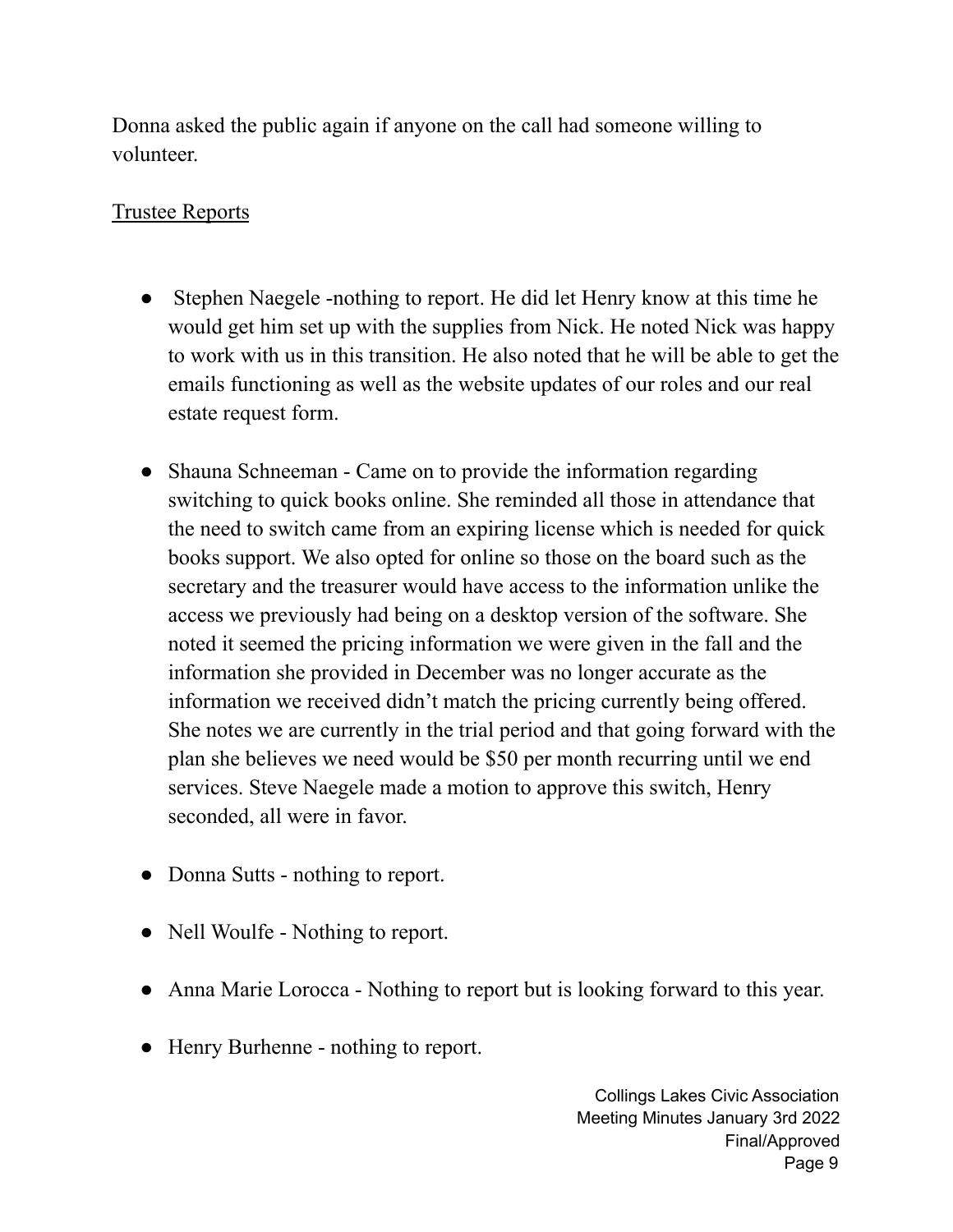#### Open Floor to Members Questions / Comments / Issues.

A Resident from Tier 1, Rachel, came on to ask about the start times for the 3rd and 4th Dam. She believed there were 2 different time lines presented in previous meetings and wanted to get clarification. She believed that at one meeting Kyle noted that it would be started in 2022 and the next meeting it was noted that it would take 3 years to start the other 2 Dams.

Donna tried to provide an answer on this but noted that this would be a question for Beth. Steve Naegele tried to offer clarification as to the three years as it was Kyle's explanation that it would take us, if we plan correctly, 3 years to pay off the loan for the second dam. He noted he didn't believe it was anyone's intention to wait 3 years to start another dam. There was no other discussion regarding three years or the other dam projects.

Nell came on to note that as she recalled it there was no mention of the next dam project not being estimated for 3 years. She believed that we would start working on plans and estimates as soon as possible so we can prepare.

Donna noted that there is a financial side to the timeline. She notes because we are aware that the community doesn't want to raise the fees we have to be reasonable with our timelines for the next project.

Donna also read her email and read about an inspection question. Nell noted that there were no inspections that were done on lake Albert. It was noted we will ask Beth for her thoughts on this. Rachel noted it was supposed to be looked into previously based on what she remembered.

At this point in the meeting George Protopapas was able to get on the call to introduce himself. Donna asked if he would be available for a zoom meeting for the board. George agreed to this. Shauna offered to set up a meeting for January 10th at 7pm to interview George so we can discuss if he was a good fit and if so he would be inducted during our next public meeting.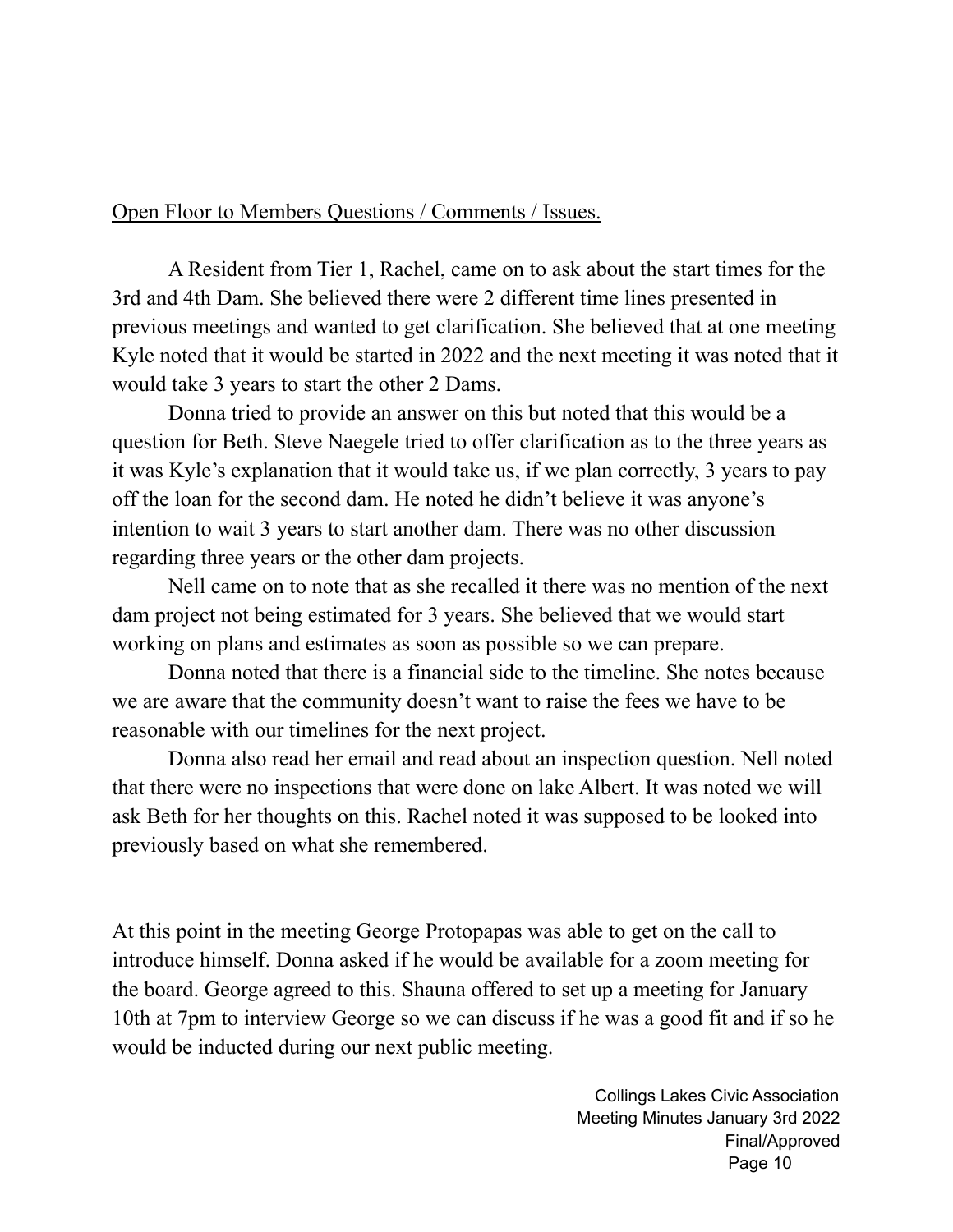### Adjournment

President Donna Sutts stated that she is aware that there are community members concerned that we have kept the meetings on zoom, but that we have a responsibility to keep the community safe. She notes that there is no difference in the information provided because the meeting is virtual and feels that the zoom meetings have been going well. She states that the next monthly meeting will take place on Monday, February 7, 2022 at 7 p.m., via Zoom. There being no further business to discuss, Nell Woulfe made a motion to adjourn, and Anna Marie seconded. All were in favor. The meeting was adjourned at 7:44 pm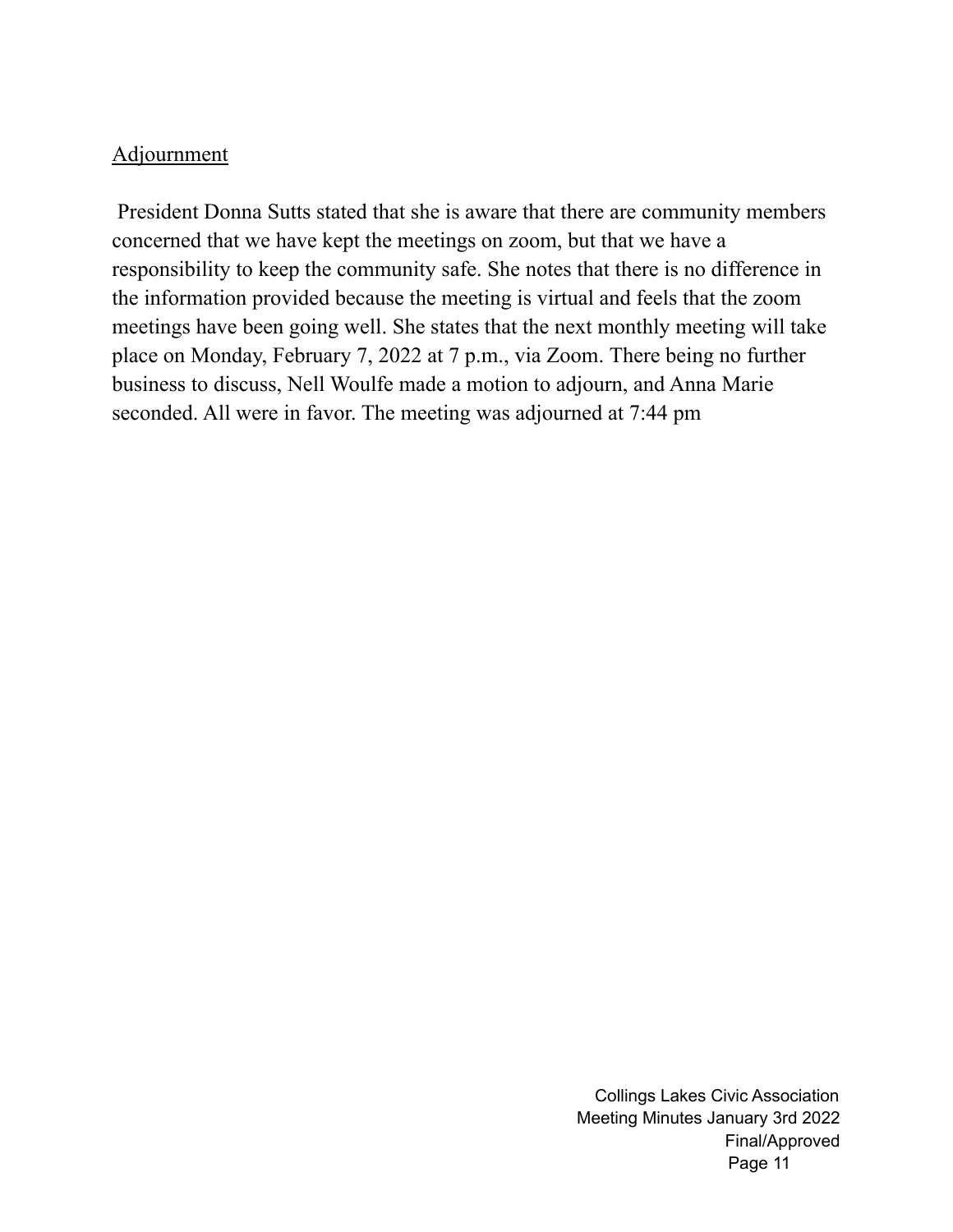| <b>DEPOSIT ACCOUNTS</b>                                              | \$461,419.35                                    |  |
|----------------------------------------------------------------------|-------------------------------------------------|--|
| <b>COMMERCIAL CHECKING *1155</b>                                     | <b>Quick peek</b>                               |  |
| <b>Available</b>                                                     | **\$173,271.57                                  |  |
| Current.                                                             | \$155,788.42                                    |  |
| <b>COMMERCIAL CHECKING *1163</b>                                     | <b>Quick peek</b>                               |  |
| <b>Available</b><br>다음 전 사람들은 아이들은 아이들은 아이들은 아이들은 아이들은 아이들이 있다.<br>- | **\$2,752.05                                    |  |
| Current.                                                             | \$2,752.05                                      |  |
| <b>COMMERCIAL CHECKING *1341</b><br>Available<br>Current.            | <b>Quick peek</b><br>**\$1,484.02<br>\$1,484.02 |  |
| <b>PREMIUM MONEY MAR</b>                                             | *1171<br><b>Quick peek</b>                      |  |
| <b>Available</b>                                                     | **\$203,792.59                                  |  |
| Current.                                                             | \$221,275.74                                    |  |
| PREMIUM MONEY MAR *1198<br><b>Available</b>                          | <b>Quick peek</b><br>**\$80,119.12              |  |
|                                                                      | \$80,119.12                                     |  |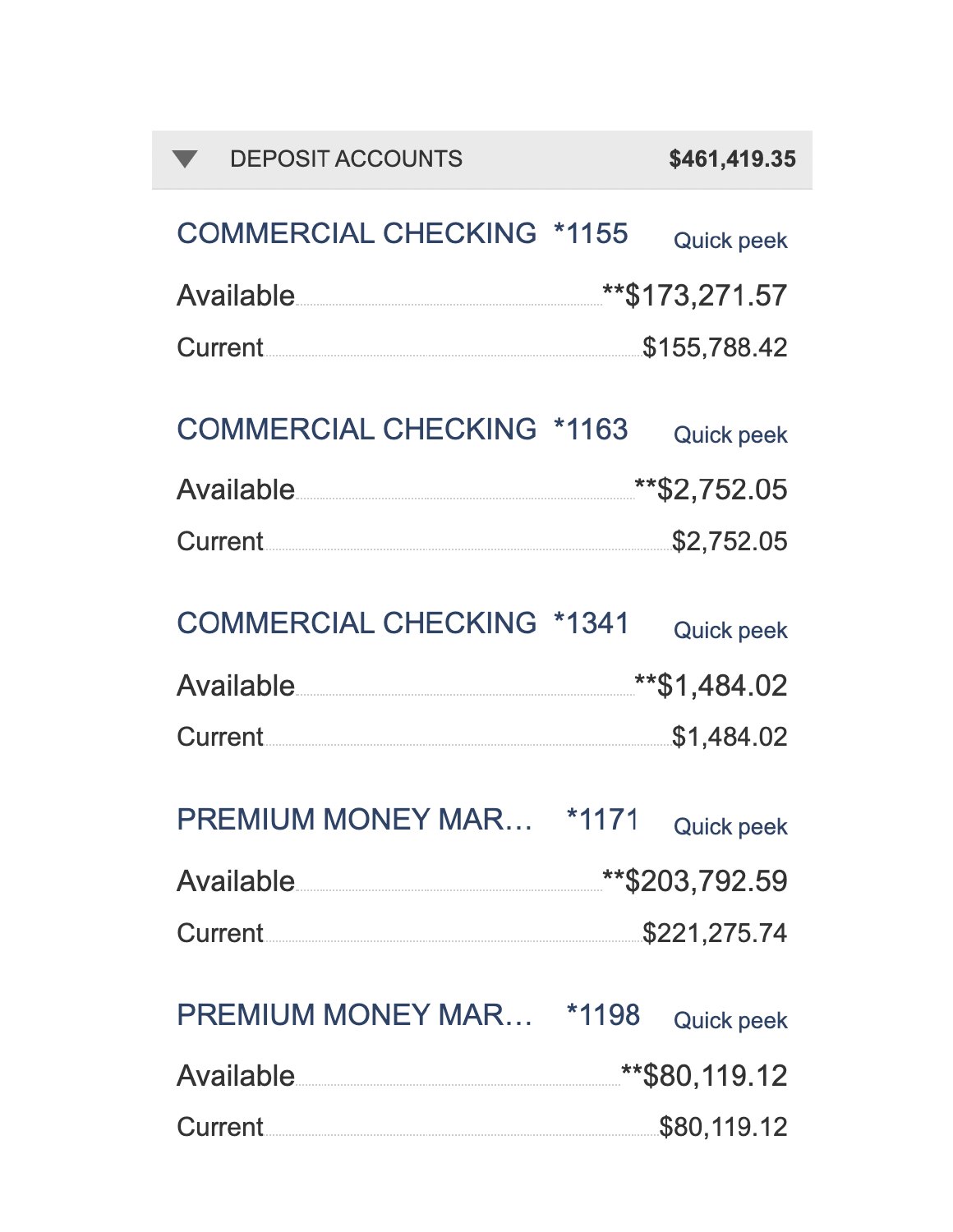# Collings Lakes Civic Association

#### **Profit and Loss**

December 2021 - January 2022

|                               | <b>TOTAL</b> |
|-------------------------------|--------------|
| $\blacktriangleright$ Income  |              |
| <b>LATE FEES</b>              | 3,984.63     |
| <b>LEGAL FEES COLLECTED</b>   | 12,940.36    |
| NEW RESIDENT SET UP FEE       | 450.00       |
| <b>TIER 1 ASSOCIATION FEE</b> | 5,761.83     |
| <b>TIER 1 DAM FEE</b>         | 22,796.43    |
| <b>TIER 2 ASSOCIATION FEE</b> | 23,549.84    |
| TIER 2 DAM FEE                | 88,427.14    |
| <b>TIER 3 ASSOCIATION FEE</b> | 3,812.36     |
| TIER 3 DAM FEE                | 14,773.96    |
| <b>Total Income</b>           | \$176,496.55 |
| <b>GROSS PROFIT</b>           | \$176,496.55 |
| Expenses                      |              |
| <b>Total Expenses</b>         |              |
| NET OPERATING INCOME          | \$176,496.55 |
| <b>NET INCOME</b>             | \$176,496.55 |

Cash basis Monday, January 3, 2022 12:52 PM GMT-05:00